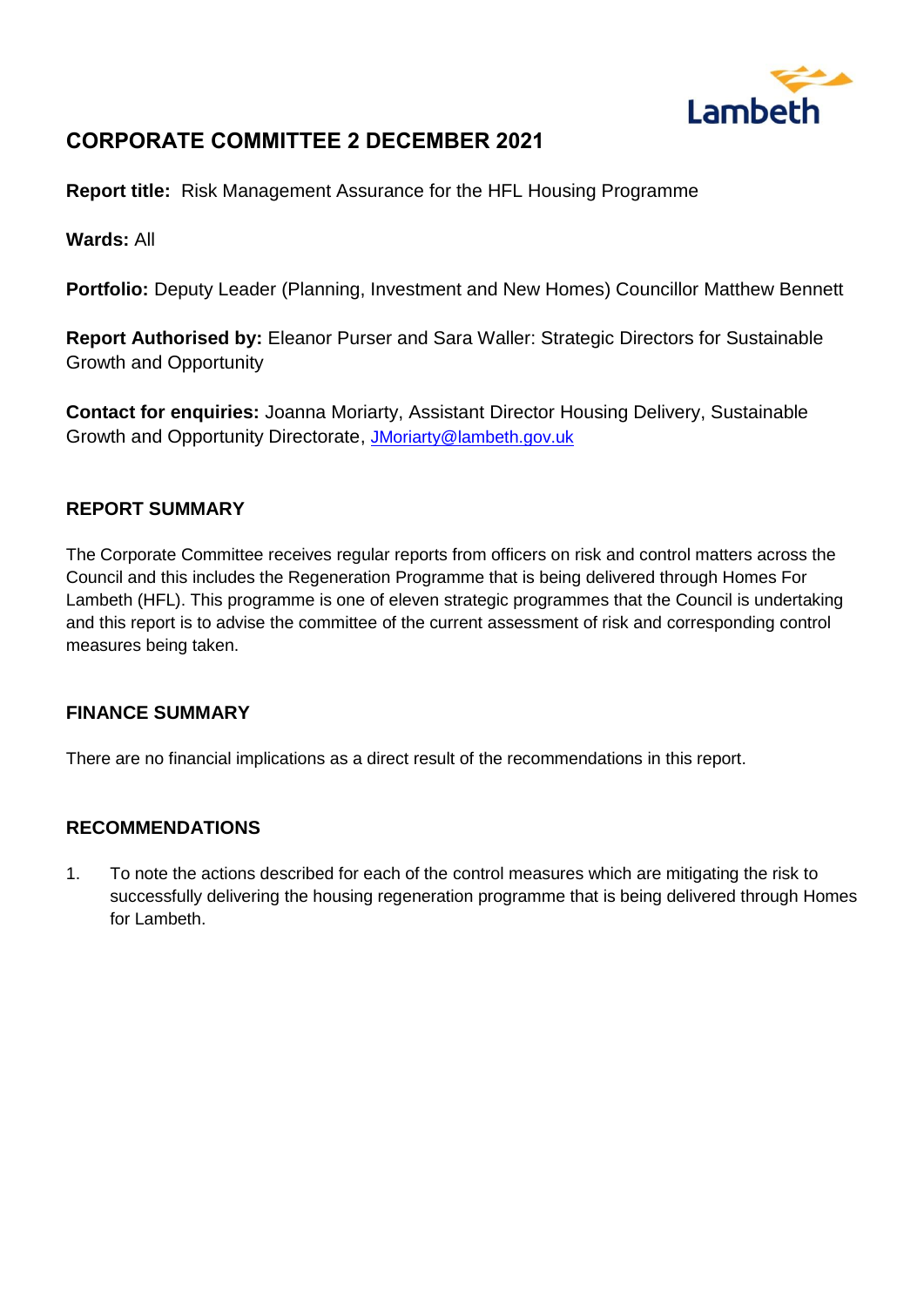## **1. CONTEXT**

- 1.1 This report is to give assurance to Corporate Committee that the Council is properly managing the risk identified in the risk register. It is recognised that the identification of risk and implementation of control measures is key to the successful delivery of the HFL programme.
- 1.2 This report relates to Lambeth's Borough Plan. The plan establishes the council's twenty goals and the HFL programme provides a significant contribution to the delivery of two of these:
	- *Affordable housing* this programme is focused on ensuring that additional affordable homes are provided in the borough, with a strong emphasis on providing homes at Council Level Rent, in addition to Intermediate homes, of particular importance to our key public sector workers.
	- *Housing quality* this programme includes the renewal of six council estates, providing improved quality homes for many residents, the new homes also being of higher environmental standards.

## **2. PROPOSAL AND REASONS**

- 2.1 In consideration of the remit of the Committee and to support it with undertaking its function, we have agreed to regularly submit a risk management assurance report to the Committee. This report is in a format that has been agreed by the committee. This format identifies the risk, its cause and effect and details the Control Measures being implemented to manage the risk. We have identified the Control Owner for each of the Control Measures and detail how the Control Measures will be implemented.
- 2.2 We ask that the Committee notes the actions described for each of the control measures and considers how these mitigate the risk to successfully delivering the housing regeneration programme that is being delivered through Homes for Lambeth.
- 2.3 The Committee is asked to put forward their observations and recommendations to the Cabinet Member for Planning, Investment and New Homes.

## **3. FINANCE**

- 3.1 There are no financial implications as a direct result of the recommendations in this report.
- 3.2 Maintaining control over risks will support successful delivery of the HFL programme within the financial parameters set out in the Business Plan approved in April 2020, as updated in the Joint Delivery Plan, approved by Cabinet in March 2021.

## **4. LEGAL AND DEMOCRACY**

4.1 The report has been submitted to Corporate Committee in its role of monitoring the effective development and operation of risk management and corporate governance in the Council.

4.2 There were no further comments from Democratic Services.

## **5. CONSULTATION AND CO-PRODUCTION**

Consultation on the preparation of this report and its recommendations has taken place both with senior officers within the Council, HFL and also the Cabinet Member for Planning, Investment and New Homes.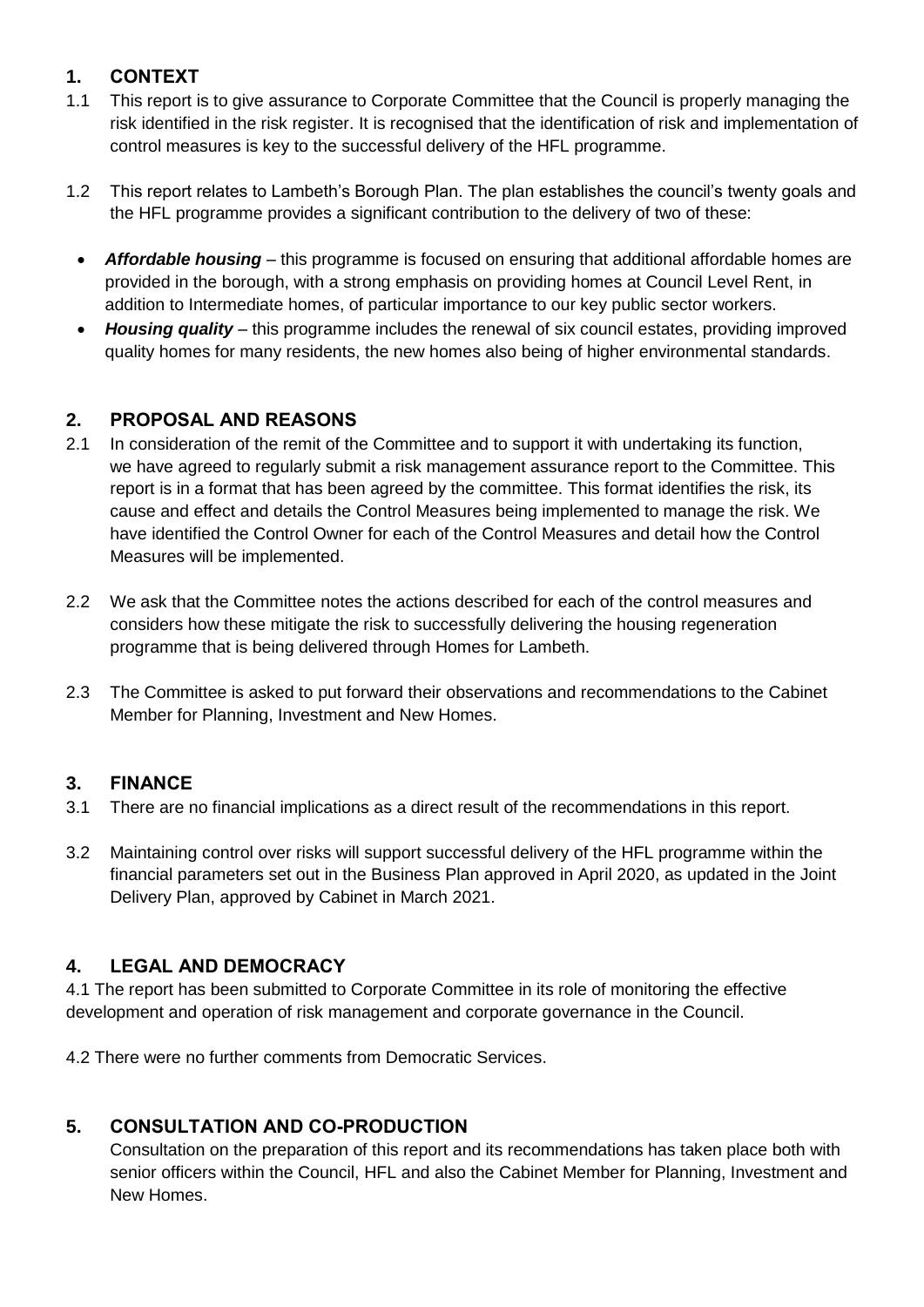## **6. RISK MANAGEMENT**

- 6.1 The HFL estate regeneration programme is one of the Council's eleven strategic programmes and is therefore reported as a strategic risk on the Council's risk register with a particular focus on risks associated with delivering the programme to plan and budget.
- 6.2 Risk NGSR0027 is "Failure to deliver the Homes for Lambeth regeneration programme to plan which would have impacts on the Council's ability to deliver more and better homes as well as implications for the long term management and maintenance of selected estates". This overarching HFL delivery risk is underpinned by 11 individual HFL group risks relating to Health & Safety, Macroeconomics, Governance, Scrutiny and Programme Management.
- 6.3 Table 1 below shows the scores used for the Risk Scoring Matrix.

| Table 1 |               |                                                      |               |                   |                   |
|---------|---------------|------------------------------------------------------|---------------|-------------------|-------------------|
|         |               | <b>Likelihood</b>   Very Likely = $4$   Likely = $3$ |               | Unlikely = $2$    | Very Unlikely = 1 |
|         | <b>Impact</b> | Major = $8$                                          | Serious = $4$ | Significant = $2$ | $Minor = 1$       |

- 6.4 The impact of failing to deliver this strategic programme is rated as Major and the likelihood of this occurring is rated Likely. Therefore, the risk score remains at 24 which is High. The risk appetite level is 16.
- 6.5 A risk appetite of 16 means that we are willing to consider all options and choose the one that is most likely to result in successful delivery. Risk will be minimised while also providing an acceptable level of business benefit. As the risk score is greater than the appetite score we have chosen to Treat the risk which means to put plans and measures in place to bring down the risk score.
- 6.6 Table 2 below, identifies control measures that are each designed to support the successful delivery of the regeneration programme.
- 6.7 The Control Measures column explains the identified situation, the actions taken thus far and actions to be taken next.

| <b>Control Ref</b> | <b>Control Measures</b>                                                 | <b>Control</b> |
|--------------------|-------------------------------------------------------------------------|----------------|
|                    |                                                                         | Owner          |
| NGSR0027/003       | <b>Standardisation of key documents</b>                                 | Tom Branton    |
|                    | A number of the small site projects are under construction, with others |                |
|                    | in the latter stages of their gateway process. Taking these projects to |                |
|                    | contract close has allowed the council and HFL to co-develop a suite of |                |
|                    | standard form documents for use across the programme, including         |                |
|                    | commissioning letters, licenses for enabling works, agreements for      |                |
|                    | lease, leases and development loan agreements. Sale and purchase        |                |
|                    | agreements and underleases for the transfer of affordable homes         |                |
|                    | between HFL Build and Homes and related acquisition loan agreements     |                |
|                    | between council and HFL Homes have been used for one project            |                |
|                    | (Knight's Walk Phase 1) and, adapted as necessary for future projects,  |                |
|                    | will be added to the suite of agreed form documents. A protocol for the |                |
|                    | use of standard form agreements will be included in the plain English   |                |
|                    | annex to the next iteration of the Shareholders' Agreement between      |                |
|                    | council and HFL.                                                        |                |

#### **Table 2 – Control Measures**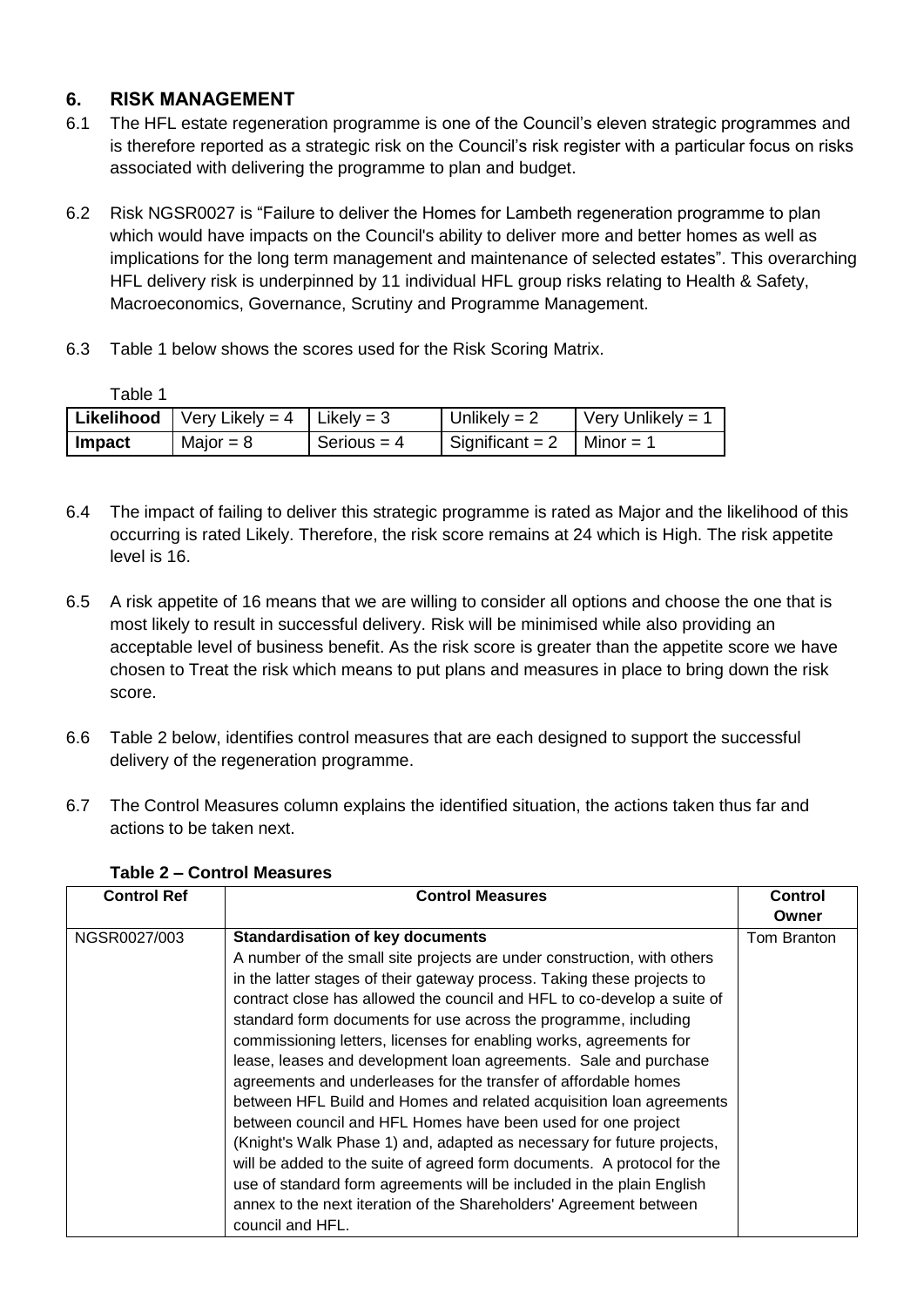| NGSR0027/004 | <b>Compulsory Purchase Orders (CPO) commencement for South</b>             | Tom Branton      |
|--------------|----------------------------------------------------------------------------|------------------|
|              | Lambeth Phase 2 and Westbury phase 2 are forecast for 2021                 |                  |
|              | CPOs are considered a last resort and have proven to not be necessary      |                  |
|              | thus far. We no longer expect to commence a CPO in 2021, however,          |                  |
|              | where it becomes necessary for the Council to promote a CPO in order       |                  |
|              | to achieve vacant possession, the process including all decision-making    |                  |
|              | stages and all resource requirements, financial and non-financial, will be |                  |
|              | mapped out in detail before commencement.                                  |                  |
| NGSR0027/005 | Robust programme delivery planning to be reviewed and approved             | Tom Branton      |
|              | by HFL and council annually                                                |                  |
|              | A 3-year business delivery plan, with a 2-year horizon, was approved       |                  |
|              | and published in April 2020. Key strands of this were reported on and      |                  |
|              | updated in the Joint Delivery Plan, approved and published in March        |                  |
|              | 2021. The next Joint Delivery Plan will be published in March 2022 and     |                  |
|              | will provide a performance update at that stage.                           |                  |
| NGSR0027/006 | A commissioning framework which has regular performance                    | Tom Branton      |
|              | review and gateway processes is in place                                   |                  |
|              | As above, the standard form of commissioning letters, as well as other     |                  |
|              | documents have been agreed for use by Council and HFL.                     |                  |
|              | A gateway process was agreed for the small sites projects in 2020. To-     |                  |
|              | date the small sites gateway process has been used to take two             |                  |
|              | projects through all stages to HFL and Council approval. Lessons have      |                  |
|              | been learnt and will be applied to future projects. The agreed gateway     |                  |
|              | process will be adapted as necessary for the estate regeneration           |                  |
|              | projects.                                                                  |                  |
| NGSR0027/007 | HFL procurement practices and processes are robust in order to             | <b>HFL Board</b> |
|              | ensure that best value is achieved                                         |                  |
|              | HFL procurement practices and processes closely mirror those of the        |                  |
|              | council, departing where necessary to reflect the different status of HFL  |                  |
|              | companies - e.g. HFL Homes as a registered social landlord. The HFL        |                  |
|              | Boards have legal responsibility to ensure compliance with applicable      |                  |
|              | law and regulation, which they discharge through the oversight and         |                  |
|              | supervisory role of its Executive Team but also through Board oversight    |                  |
|              | of procurement practices, process and outcomes                             |                  |
| NGSR0027/008 | Ensure that HFL has sufficient professional and technical capacity         | <b>HFL Board</b> |
|              | to deliver their programme                                                 |                  |
|              | Due diligence is being completed on HFL's capacity plans (employee         |                  |
|              | skills and numbers; procurement of consultants and delivery partners;      |                  |
|              | systems, processes, strategies and policies) to ensure they can deliver    |                  |
|              | the refreshed programme of regeneration                                    |                  |
| NGSR0027/009 | Ensure that council team has sufficient professional and technical         | Tom Branton      |
|              | capacity to deliver their parts of the programme and to act as             |                  |
|              | commissioner of and client to HFL                                          |                  |
|              | The council team has been in place since early 2020 but requires some      |                  |
|              | strengthening to reflect the growing number of projects entering the       |                  |
|              | delivery stage. A restructure of the Housing Delivery team has been        |                  |
|              | finalised and recruitment for key roles is underway.                       |                  |
|              |                                                                            |                  |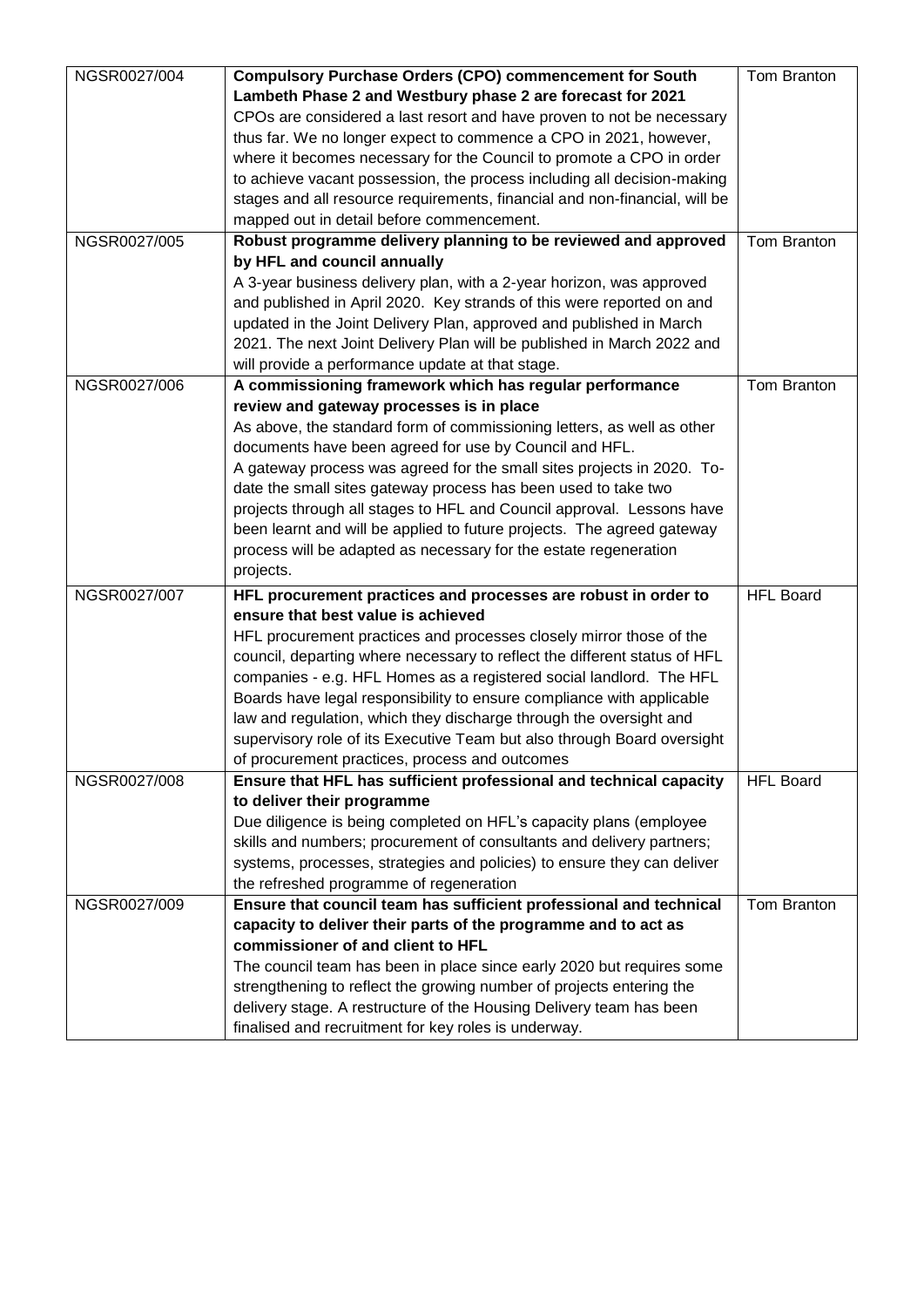| NGSR0027/011 | Opportunities to secure third party financial support e.g from the             | Tom Branton      |
|--------------|--------------------------------------------------------------------------------|------------------|
|              | <b>GLA to be maximised</b>                                                     |                  |
|              | Available Affordable Housing (AH) grant and ring-fenced recycled Right         |                  |
|              | to Buy receipts are fully allocated in the approved Business Plan (as          |                  |
|              | updated in the Joint Delivery Plan). In April 2021 HFL submitted an            |                  |
|              | application to GLA for AH grant in GLA's 2021-26 funding programme,            |                  |
|              | GLA have awarded c.£28m funding to the HFL programme to support                |                  |
|              | the delivery of Social Rent and Affordable Home Ownership homes.               |                  |
|              | Programme plans and financial models will be refreshed to reflect this         |                  |
|              | award and reported in the Joint Delivery Plan for 2022/23. The sum of          |                  |
|              | recycled Right to Buy receipts in the GLA ringfence is monitored and           |                  |
|              | any changes reported by the council to HFL. Other funding/grant                |                  |
|              | opportunities will be sought and exploited, where possible, as a result of     |                  |
|              | council and HFL closely monitoring government and other relevant               |                  |
|              | communications.                                                                |                  |
| NGSR0027/012 | Maintain a watching brief on the impacts of Covid 19 and Brexit and            | <b>HFL Board</b> |
|              | take mitigating actions                                                        |                  |
|              | Assessing and mitigating the impact on the HFL programme of adverse            |                  |
|              | changes in construction costs, homes values and other relevant factors         |                  |
|              | due to Covid 19 and/or Brexit and/or Building Safety Bill is a critical aspect |                  |
|              | of HFL's activities, led by the HFL Boards. HFL maintains an awareness         |                  |
|              | of the industry-wide response and has adopted relevant measures. E.g.          |                  |
|              | Covid 19 clauses in contracts, industry recognised working patterns to         |                  |
|              | accommodate social distancing, use of technology to enable remote              |                  |
|              | monitoring of sites for H&S compliance and to enable virtual consultation      |                  |
|              | on plans and designs. Project appraisals will reflect latest cost estimates,   |                  |
|              | taking into account the assessed impact of these various events and            |                  |
|              | making prudent allowances for contingency. The refresh of the business         |                  |
|              | plan and supporting financial models to inform the Joint Delivery Plan for     |                  |
|              | approval in March 2022 will more fully reflect the assessed impact of          |                  |
|              | these events. Recent tendering of schemes going to site such as                |                  |
|              | Hydethorpe etc provide real world feedback that will inform the wider          |                  |
|              | programme.                                                                     |                  |
|              |                                                                                |                  |
|              | The impact on projects and programme of any change in state aid law as         |                  |
|              | a result of Brexit is being kept under review. Advice will be sought from      |                  |
|              | council legal and external lawyers when legislation and/or change of           |                  |
|              | regulation is introduced.                                                      |                  |
|              |                                                                                |                  |
|              |                                                                                |                  |

## **7. EQUALITIES IMPACT ASSESSMENT**

- 7.1 An independent programme level EQIA has been completed across the six estates.
- 7.2 The findings and action plans resulting from the independent study was considered by the Equalities Panel on 17 March 2020 and reported on as part of the HFL Delivery Plan and HFL Corporate Plan Cabinet Member Delegated Decision Report (CMDDR), 30 March 2020.
- 7.3 A review of progress made implementing the mitigations identified in the 2020 EQIA, as well as future actions planned for 2021-2022, was presented to the council's Corporate Equalities Panel on the 23 February 2021.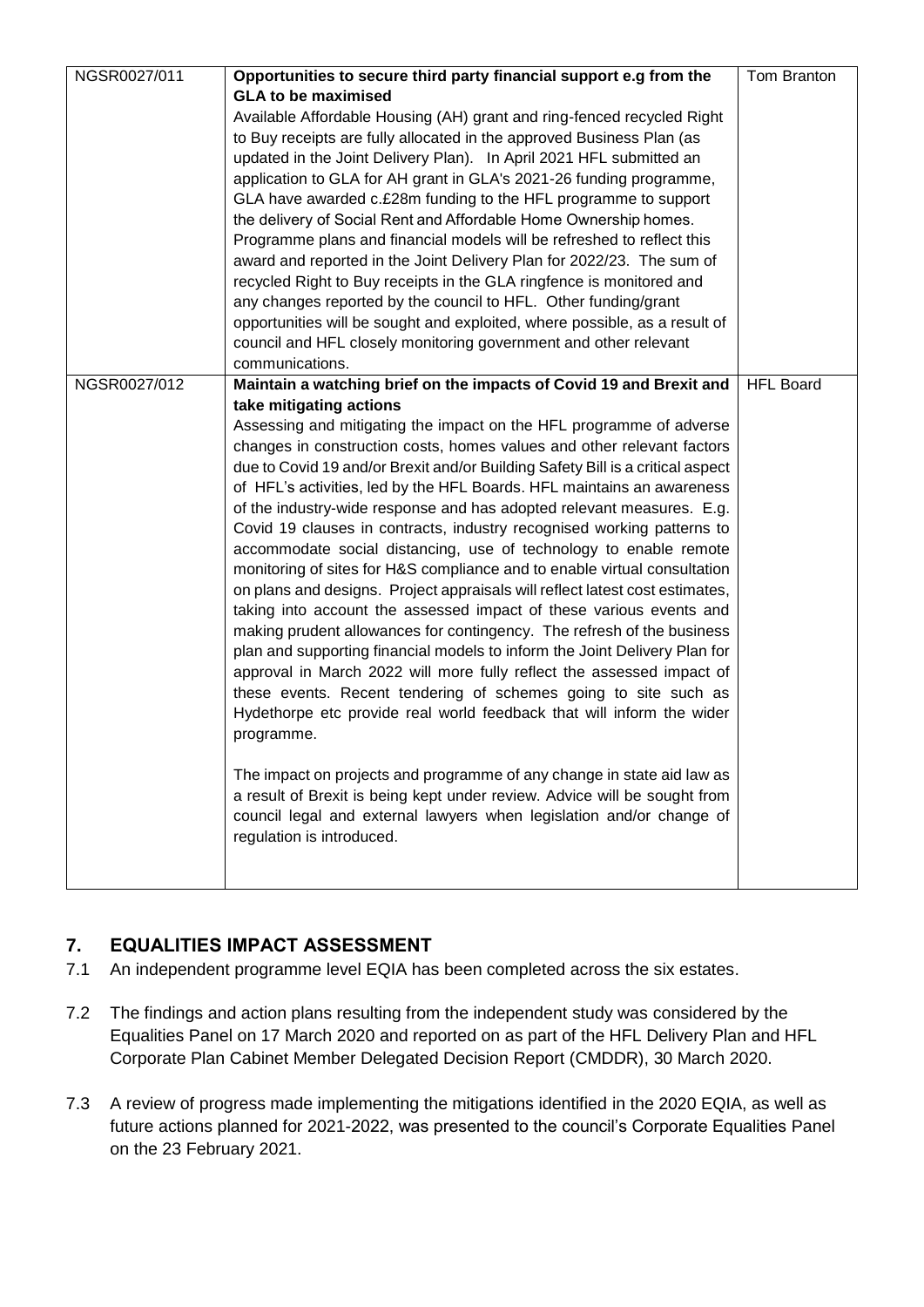## **8. COMMUNITY SAFETY**

8.1 Maintaining control over risks will support the successful delivery of the HFL programme. Projects within the programme are being designed to have personal outdoor space for each home with consideration given to security. Communal spaces will discourage anti-social behaviour and support community activity.

#### **9. ORGANISATIONAL IMPLICATIONS Environmental**

9.1 Maintaining control over risks will support the successful delivery of the HFL programme. Projects within the programme will deliver new homes that are more efficient in how they are built and run.

## **Health**

9.2 Maintaining control over risks will support the successful delivery of the HFL programme. Projects within the programme are being designed to address issues regarding community adaptability and resilience as well as social and cultural life.

### **Corporate Parenting**

9.3 Maintaining control over risks will support the successful delivery of the HFL programme. Projects within the programme will deliver a significant number of one bedroom affordable homes which are generally the type of property that Lambeth care leavers bid for when they are ready to live independently.

### **Staffing and accommodation**

9.4 Not applicable.

## **Responsible Procurement**

9.5 Not applicable.

## **10. TIMETABLE FOR IMPLEMENTATION**

10.1 Not applicable.